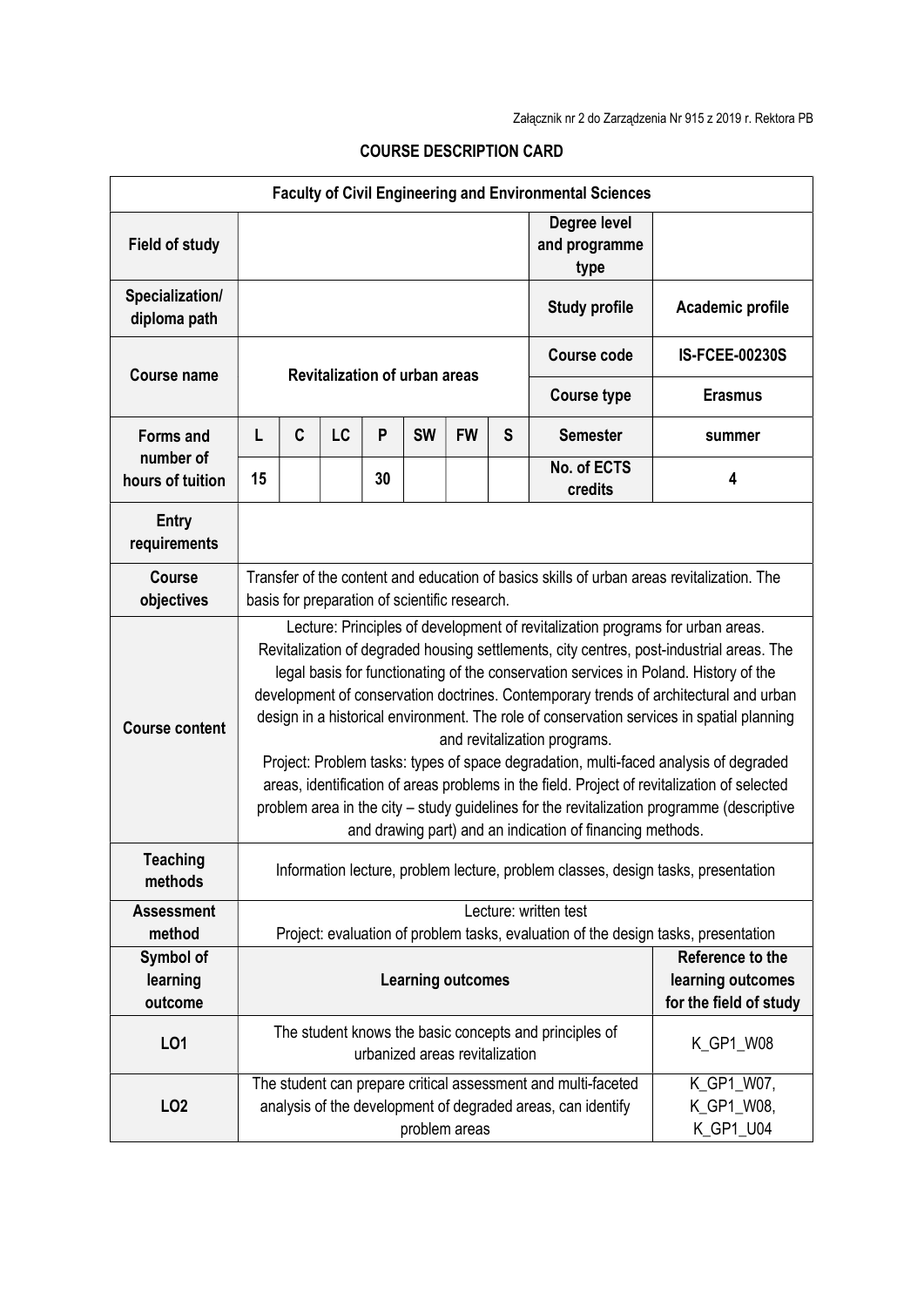| LO <sub>3</sub>    | The student is able to read and prepare planning drawings,                          |                        |             |  |
|--------------------|-------------------------------------------------------------------------------------|------------------------|-------------|--|
|                    | urban planning, architectural, constructional and surveying, can                    | K_GP1_U04,             |             |  |
|                    | make an urban inventory, can use GIS tools                                          | K_GP1_U11              |             |  |
|                    | The student is able to assess the state of urbanized areas                          |                        |             |  |
| <b>LO4</b>         | degradation and indicates methods of its valorisation, student                      | K_GP1_U04,             |             |  |
|                    | develops guidelines for revitalization program                                      | K_GP1_U11              |             |  |
|                    | The student can determinate and explain the impact of the                           |                        |             |  |
| LO <sub>5</sub>    | proposed design solutions in the field of architecture and urban                    | K_GP1_U04,             |             |  |
|                    | planning on improving the quality of urbanized environment, and                     | K_GP1_U11              |             |  |
|                    | local social and economic conditions                                                |                        |             |  |
|                    | The student is able to present the prepared study design in                         |                        |             |  |
|                    | descriptive, drawing and multimedia presentation form - each                        | K_GP1_W08,             |             |  |
| LO <sub>6</sub>    | time in a legible manner, acting in the team. In case of                            | K_GP1_U04,             |             |  |
|                    | difficulties with independently solving the problems student is                     | K_GP1_K02              |             |  |
|                    | reaching expert opinion.                                                            |                        |             |  |
| Symbol of          |                                                                                     | Type of tuition during |             |  |
| learning           | Methods of assessing the learning outcomes                                          | which the outcome is   |             |  |
| outcome            |                                                                                     | assessed               |             |  |
| L01                | Written test                                                                        |                        |             |  |
| LO <sub>2</sub>    | Written test, problem tasks                                                         | L, P                   |             |  |
| LO <sub>3</sub>    | Problem and design tasks                                                            | $\mathsf{P}$           |             |  |
| <b>LO4</b>         | Design task                                                                         | P                      |             |  |
| LO <sub>5</sub>    | Design tasks, presentation                                                          | P                      |             |  |
|                    |                                                                                     | P                      |             |  |
|                    | LO <sub>6</sub><br>Design tasks, presentation                                       |                        |             |  |
|                    |                                                                                     |                        |             |  |
|                    | <b>Student workload (in hours)</b>                                                  | No. of hours           |             |  |
|                    | Participation in lecture                                                            | 15                     |             |  |
|                    | Preparation to the written test                                                     | 18                     |             |  |
|                    | Attendance in exam                                                                  | $\overline{2}$         |             |  |
|                    | Participation in project classes                                                    | 30                     |             |  |
| <b>Calculation</b> | Preparation for classes, preparation of homework                                    | 30                     |             |  |
|                    | Participation in consultations                                                      | 5                      |             |  |
|                    |                                                                                     |                        |             |  |
|                    |                                                                                     |                        |             |  |
|                    | <b>TOTAL:</b>                                                                       | 100                    |             |  |
|                    |                                                                                     |                        | No. of      |  |
|                    | <b>Quantitative indicators</b>                                                      | <b>HOURS</b>           | <b>ECTS</b> |  |
|                    |                                                                                     |                        | credits     |  |
|                    | Student workload – activities that require direct teacher participation             | 52                     | 2,1         |  |
|                    | <b>Student workload - practical activities</b>                                      | 65                     | 2,6         |  |
|                    | Kozłowski S., Wojnarowska A., Rewitalizacja zdegradowanych obszarów<br>1.           |                        |             |  |
|                    | miejskich: zagadnienia teoretyczne, Wydaw. Uniwersytetu Łódzkiego, Łódź,            |                        |             |  |
| <b>Basic</b>       | 2011                                                                                |                        |             |  |
| references         | Lorens P., Rewitalizacja miast: planowanie i realizacja, Wydział Architektury<br>2. |                        |             |  |